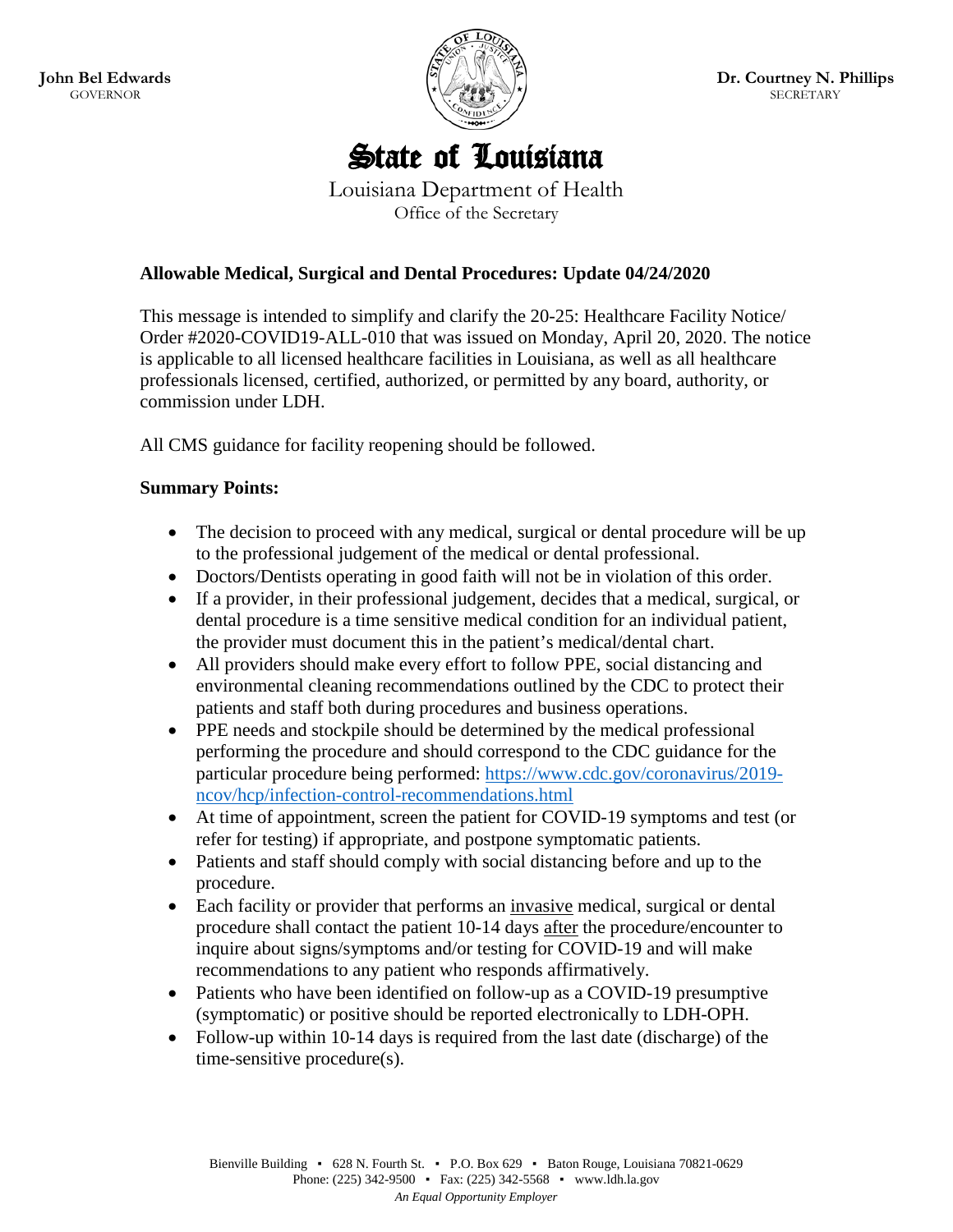• COVID-19 testing should be performed (or referred) through normal available testing channels using an FDA approved or EUA COVID-19 test.

#### **Allowable Procedures**

- An emergency medical condition
- To prevent further harms from an underlying health condition
- To address a time sensitive medical or dental condition
- Time sensitive conditions are those surgical, medical or dental procedures in which a delay, in the opinion of the medical/dental professional, might adversely affect the patient or underlying disease process if delayed.
- Preventive procedures/visits can be deemed time-sensitive if performed with recommended preventive and social distancing precautions (i.e. dental cleanings, well child visits).

## **Facility Requirements**

- Adequate supplies, equipment, and medications for the procedure
- Appropriate staff to perform the procedure
- Adequate COVID-19 precautions and monitoring

### **COVID-19 Precautions**

- Prior to, and at the time of appointment, screen the patient for COVID-19 symptoms and test (or refer for testing) if appropriate.
- Comply with social distancing before and up to the procedure.
- Facility must have adequate and appropriate PPE to perform the procedure based on CDC guidance.
- Each facility or provider that performs an invasive medical, surgical or dental procedure shall contact the patient 10-14 days after the procedure/encounter to inquire about signs/symptoms and/or testing for COVID-19 and will make recommendations to any patient who responds affirmatively.
- Patients who are identified a COVID-19 presumptive (symptomatic) or tested positive should be reported electronically to LOPH.

## **Professional Medical Judgement**

The decision to proceed with any medical, surgical or dental procedure will be up to the professional judgement of the medical or dental professional acting within his/her scope of practice and pursuant to the standard of care for that procedure.

Postpone any medical, surgical or dental procedure that can be delayed without adversely affecting the particular patient or the underlying disease.

## **Frequently Asked Questions**

What type of procedures are considered to be "time sensitive"?